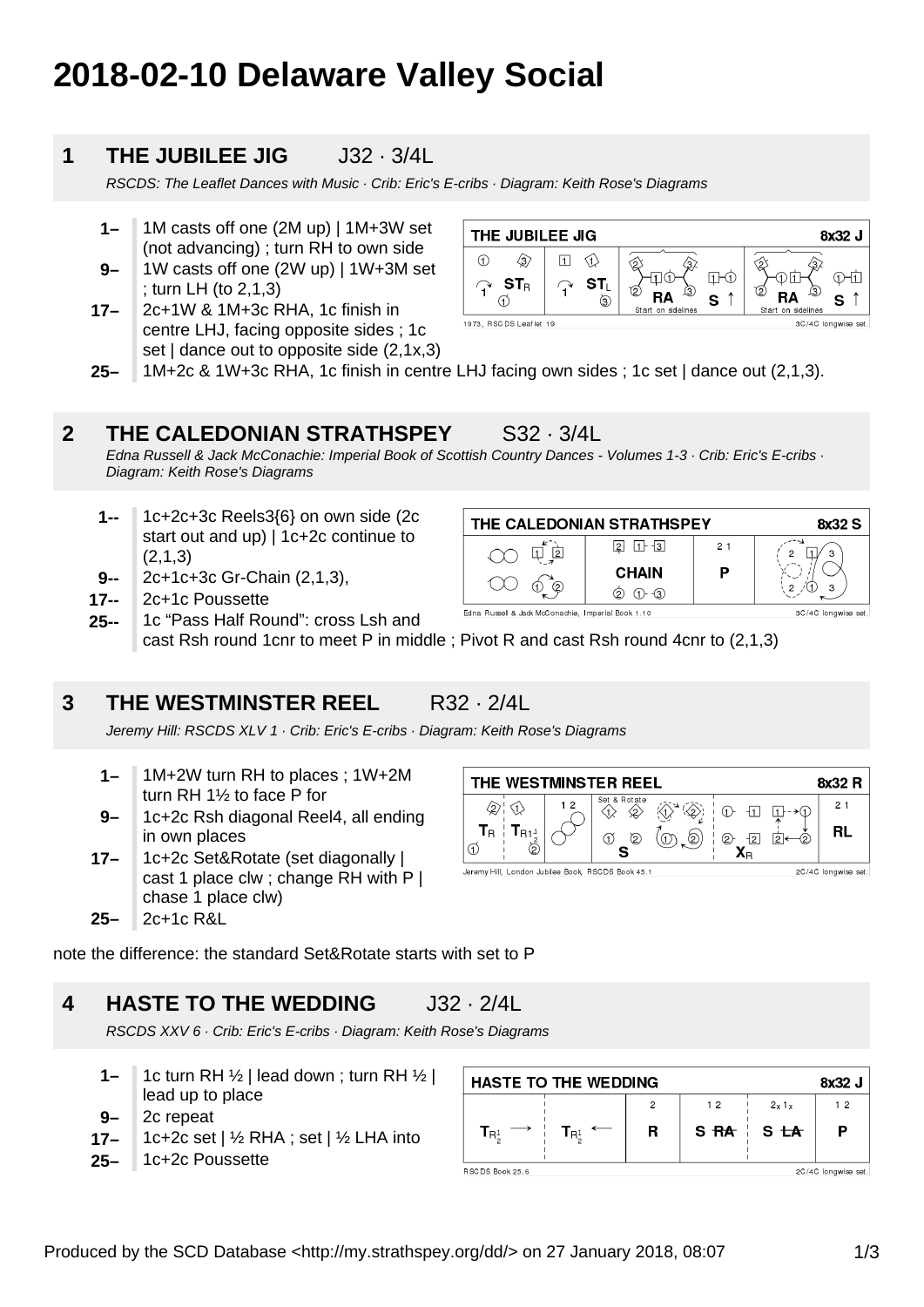## **5 LADY MCGOWAN'S DREAM** S32 · 2/4L

Harry C Ways: Tenth Annual Ball SCD Collection · Crib: Eric's E-cribs

- **1–** 1c+2c circle4 L ; turn BH twice
- **9-12** 1c cross RH | 1c+2c change LH on side (2,1x)
- **13-16** both W chase cclw ½, passing P Lsh **while**{} M wait | advance diagonally {1} turn away L and dance back facing out (P is on same sideline)
	- **17–** L-Chain, end in promhold with P
	- **25–** 1c+2c Tournée

## **6 MCGREGOR'S LEAP** R32 · 3/4L

Jean Attwood: Alexander Dances Book 1 · Crib: Eric's E-cribs · Diagram: Keith Rose's Diagrams

- **1–** 1c+2c+3c Mirror Reels3 on opposite side (all C cross from top), finishing  $(1x, 2x, 3x)$
- **9–** 1c cross RH | cast (2c up) ; ½Fig8 round 1cnr pos. (2x,1x,3x)
- **17–** ½Reels3 on the sides, 1c Rsh to 2cnr pos. ; All C set | turn RH ½ into
- **25–** 3c+1c+2c Allemande (2,1,3)

#### **McGREGOR'S LEAP** 8x32 R  $312$  $3x$  1 x 2 x  $1<sub>x</sub>$ ↔  $2 \sqrt{1}$  3 Y  $X_{R}$  $S$   $T_{R}$ <sup>1</sup> A  $\curvearrowright$  $2 \oplus$ All cross at to Jean Attwood, Alexander Dances 3C/4C longwise set.

## **7 THE WILD GEESE** J32 · 3/4L

RSCDS XXIV 3 · Crib: Eric's E-cribs · Diagram: Keith Rose's Diagrams

- **1–** 1c+3c set advancing to midline with P on R | BiL ; 1c turn ¾ RH and cast off to 3pl **while**{4} 3c turn ¾ RH and lead to 1pl (3,2,1)
- **9–** repeat [1-8] from new positions (1,2,3)
- **17–** 1c lead down the middle (2c up on [19-20]) ; and up to (2,1,3)
- **25–** 2c+1c R&L

## **8 DONALD BANE** S32 · 3/4L

Thomas (19C) Wilson: RSCDS XVII 12 · Crib: Eric's E-cribs · Diagram: Keith Rose's Diagrams

- **1–** Mirror reels on own sides, 1c starting in and down
- **9–** 1c+2c RHA {3} 1c cast as 2c dance up ; 1c+3c LHA (2,1,3)
- **17–** All circle6 and back, 1c finish facing corners
- **25–** 1c set to 1cnr, to P, to 2cnr, petronella to 2pl